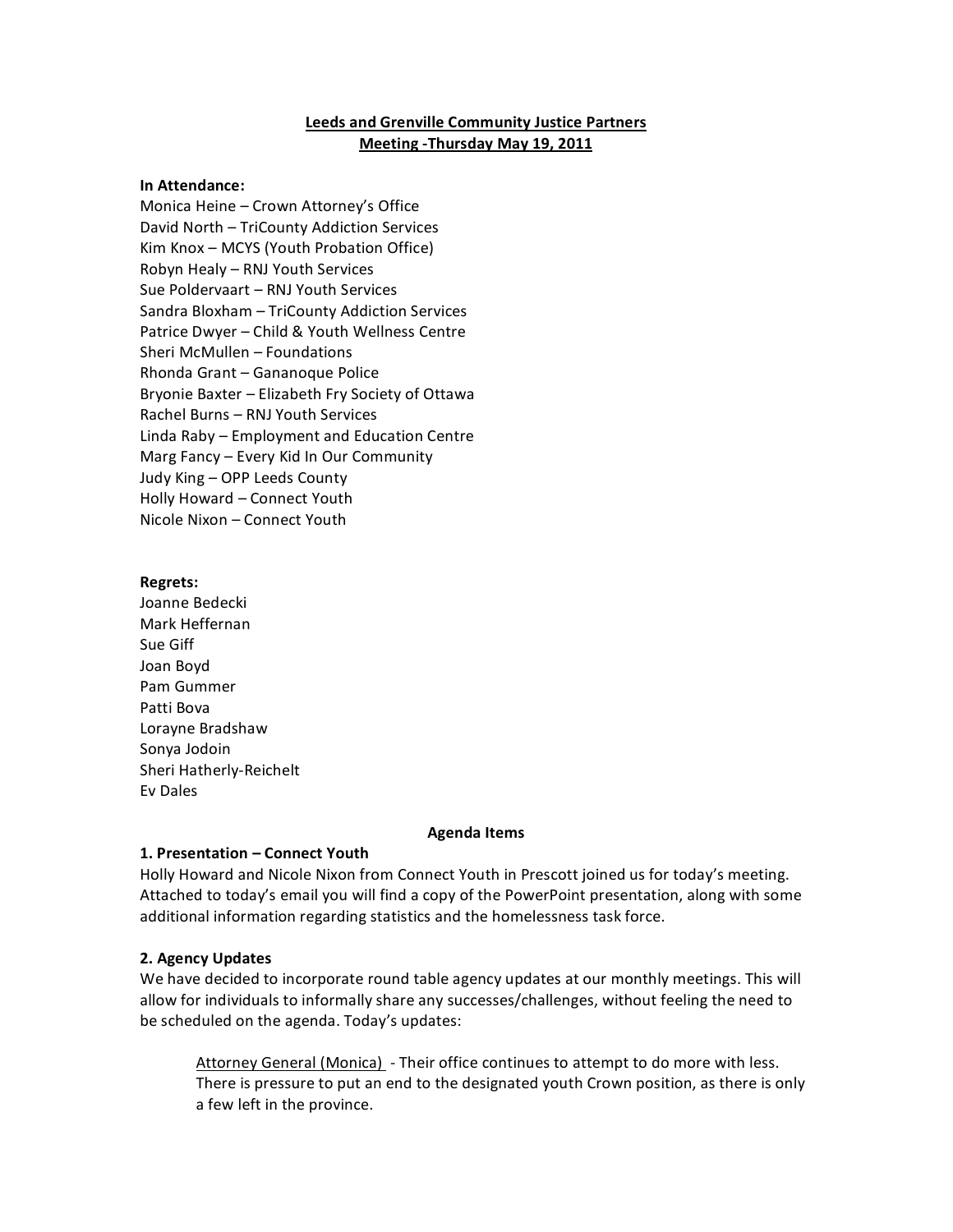In regards to MAG funding for the Youth Justice Committee program run by RNJ Youth Services, the budget package has still not come through, and there is no news as to when it will be coming. Typically, the budget would be approved prior to, and receive by April 1 of each year, however there have been significant delays that are impacting all Youth Justice Committee's across the province. RNJ has received a letter stating that the agency will be receiving funding for the 2011/12 year, however no indication has been given as to how much money will be received.

Gananoque Police (Rhonda) – GPS has once again received funding for the YIPI (Youth In Policing Initiative) and will be hiring 12 students for the summer. For those who are not familiar with the program, YIPI provides students with the opportunity to work as town ambassadors, assist with special events, tourism promotion, etc. Brockville will be running the program again also this summer with 3 students, and Prescott with 2.

Leeds OPP (Judy) – Judy previously attended the Threat Assessment training, and will be attending the upcoming Train the Trainer session.

TriCounty Addiction Services (David) – A letter of intent was submitted for an addictions worker dedicated specifically to youth. They have not heard anything about the status of this submission.

Also, staff person Sarah Hammel has filled the health promotion role at their agency.

Every Kid In Our Communities - Their agency continues to offer training for the Triple P Parenting program on a regular basis. Training for the Teen level will be offered in the near future.

The transportation pilot project has been running in Gananoque, North Leeds, Merrickville/Wolford, etc. Trillium funding was received for this project. All of the transportation dispatching is now being done through the Employment and Education Centre. Verbal support for the project has been received from the United Counties. The next step is to seek a lead agency to take primary responsibility for the volunteer drivers, vehicles, etc. the hope is to soon expand the program so that it is available throughout all of the communities in Leeds/Grenville.

Employment and Education Centre – a Youth In Carpentry program is being offered at St. Lawrence College. This program is 8 weeks in length.

The EEC is also working in conjunction with Family & Children's Services to provide budget counseling for youth who are preparing to live independently.

The Summer Jobs program is running again this year. Information can be obtained by contacting Bill Bannan at 498-2111

Child & Youth Wellness Centre (Patrice) – Their agency has seen some changes in management during the past year. Their referrals have increased a great deal, with 92 referrals being received in the month of April alone. More collaboration is needed right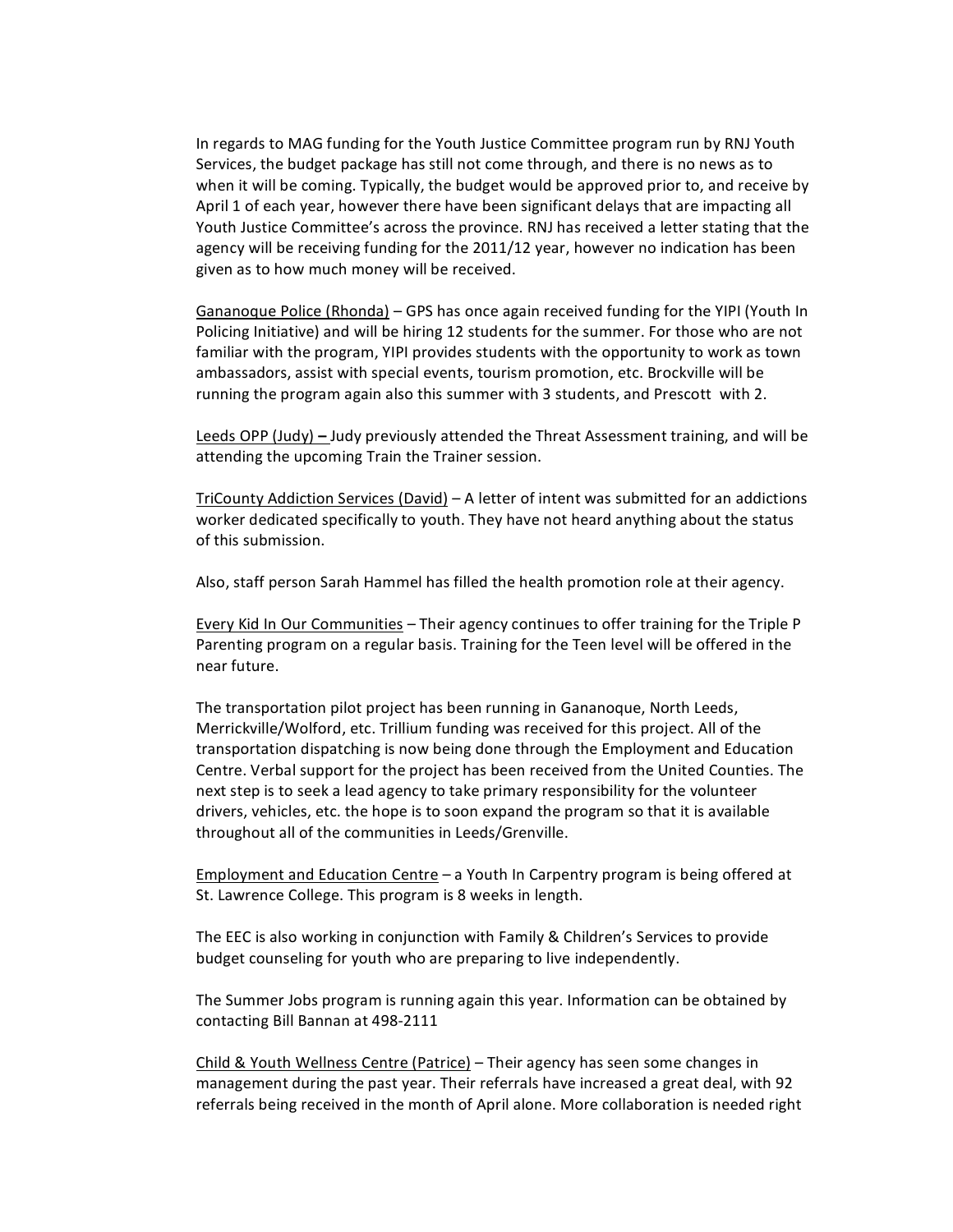now to make sure with what they have, as additional money is not always guaranteed from the ministry.

Elizabeth Fry Society (Bryonie) – Their agency has submitted an application for funding to assist individuals who have been released from custody and who need assistance with returning home (transportation, obtaining personal belongings from custody facilities, housing, etc.) \*\*Bryonie presented on a wide range of their agency's services at last month's meeting - see April meeting notes for more information

## 3.'**Upcoming%Events**

Child & Youth Wellness Centre Annual General Meeting: June 14, 11:45am at New Hope Church Brockville

RNJ Youth Services Annual General Meeting: July 18 (tentatively) at New Hope Church Brockville

## **4. Checkered Flags Document**

This document was a result of the Student Support Leadership Initiative. It is intended to be a resource for teachers, parents, caregivers and community providers. Community agencies involved in creating the document have been working with both school boards to ensure that training around usage of the document can be provided to staff and that the document will be available in all schools. Checkered Flags is not intended to be a diagnostic tool, but simply to provide information on signs to look for, where to refer, etc. This document is available for viewing on the Every Kid In Our Communities website at

http://www.everykid.on.ca/memberarea/OPERATIONAL/INTERSECTION/ssl/information/1101%20bw%20printable%20Checkered%20Flags.pdf

If you would like a printed copy of the document, please contact Marg Fancy at coordinator.everykid@sympatico.ca

## **Upcoming Presentations**

-Laura Zadow from Portage will be presenting at our June meeting. Portage is a non-profit organization that is dedicated to the social rehabilitation of substance abusers. Their Ontario facility is located in Elora (near Guelph) and is a residential rehabilitation facility for youth with substance abuse issues.

-Gail Steeds from the Ministry of Children and Youth Services will be joining us in the near future to present on information sharing under the Youth Criminal Justice Act. This presentation will be held separately from the monthly Justice Partners meeting so that it may be opened up to a larger group.

## **Other business (Bryonie)**

The Ontario Community Justice Association is a non-profit association representing providers of community justice programming throughout the province of Ontario. In the past, Eastern regional meetings have been held in Ottawa. There have however, been concerns raised by